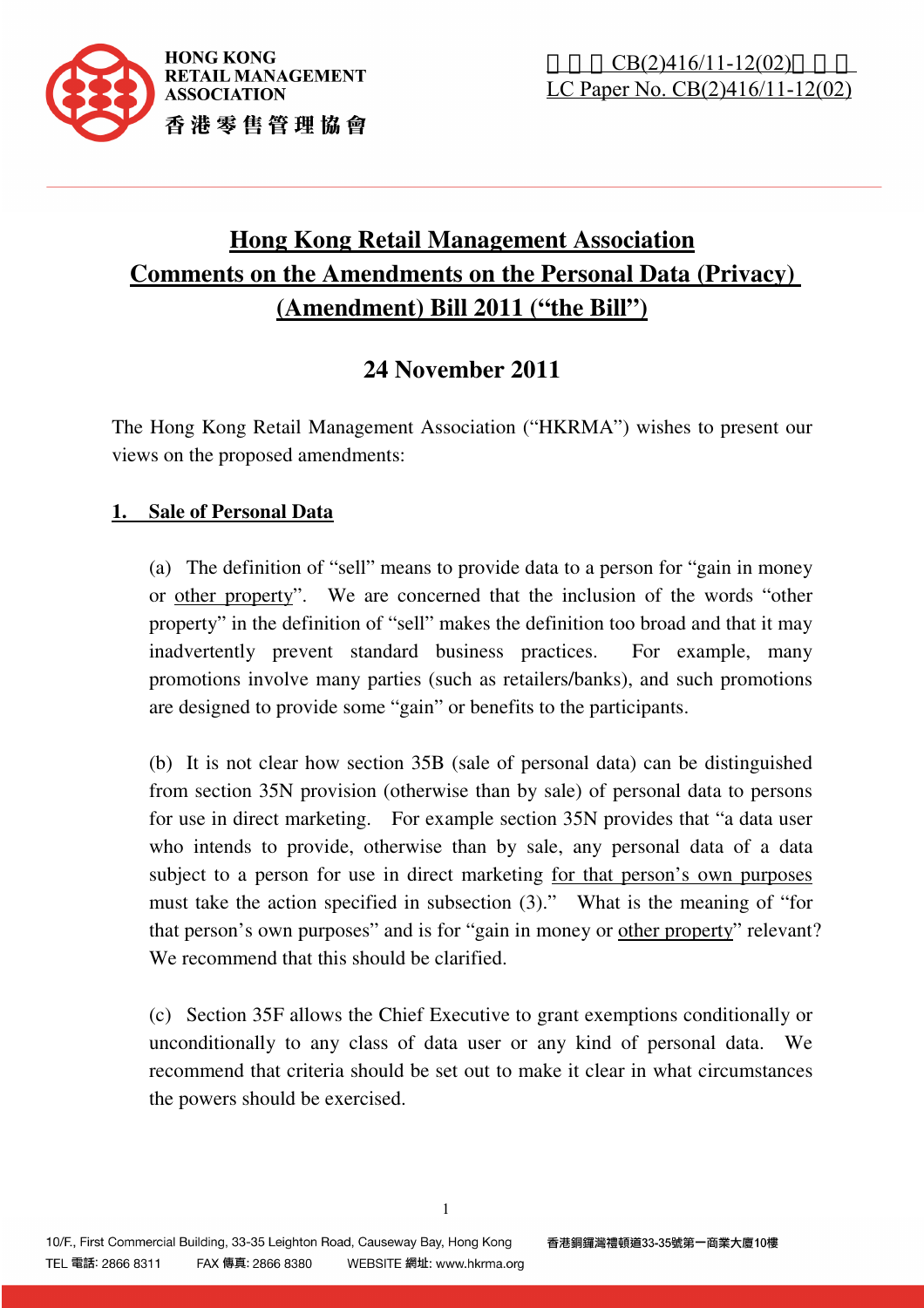

#### **2. Sanctions**

(a) The new sanctions that are imposed are severe – up to \$1,000,000 in fines and 5 years imprisonment. The highest level of fine at the Magistrates Courts is level 6 with a fine of \$100,000. The maximum term of imprisonment under District Court is 7 years. Criminal penalties should be proportionate to the offence, including the seriousness of the damage suffered by the data subject. We understand the reasons for increasing the level of fines, but we do not agree with the proposal to impose custodial penalties. It is very disappointing that the Government has not provided any justification in the explanatory memorandum explaining the reasons for the proposed level of fines and imprisonment.

(b) There is a heavier penalty for repeated contravention of enforcement notices. We suggest that guidelines should be provided on specific steps required to remedy contravention in compliance with the enforcement notices.

#### **3. Use of Personal Data in Direct Marketing**

(a) We understand the requirement that Personal Information Collection Statements (PICS) should contain specific information and be understandable and readable. However a balance needs to be struck between requiring more detailed descriptions of intended marketing activities and classes of persons to whom data may be transferred, and the objective of making the PICS understandable and user-friendly. A requirement for too much detail may be counterproductive and discourage the general public from actually reading the PICS statement! Clear guidelines need to be issued on this point and should be made available for further public consultation to ensure it strikes the right balance.

(b) We are concerned about the implications of section 35H (4) which seems to require data users to give data subjects the option to agree to some elements of data usage, but not others (e.g. in relation to specific kind of data or specific class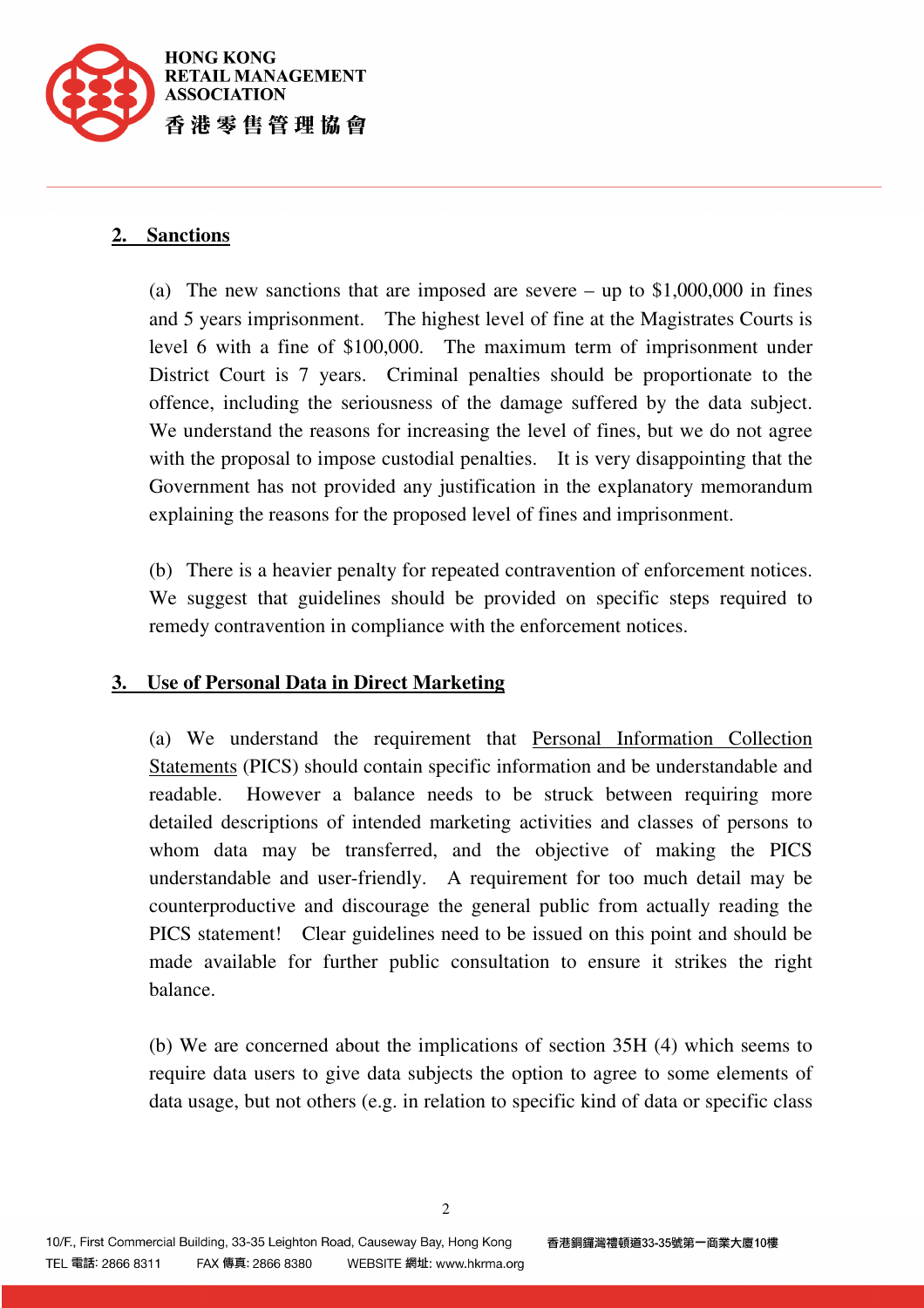

of data subjects). This will be unworkable in practice as businesses would have to provide tailor-made marketing programmes for each customer's requirements.

# **4. Data Processors**

Further clarification is needed on what types of "other means" are envisaged to ensure that data processors comply with the PDPO. For example, it would not be realistic to expect that data users should continuously monitor every aspect of data processors' operations, since this would undermine the efficiency benefits of outsourcing / sub-contracting to data processors in the first place.

# **5. Procedural Amendments**

(a) The Commissioner can grant legal assistance to a data subject – the new sections 66A & 66B are added. At the same time, it is proposed to amend section 73F of the District Court Ordinance to preempt a cost order against the Commissioner unless "the proceedings are brought maliciously or frivolously" and to dispose of the rules of evidence. As these are exceptions to the normal rules, the Government needs to explain why this is justified. We are disappointed that there is no mention of these amendments in the explanatory memorandum, nor is any justification provided.

(b) Time limit for laying of information – a new section 64A is added to extend section 26 of the Magistrates Ordinance from 6 months to 2 years from the date of the commission of the offence. As this is an exception to the normal rules, the Commissioner needs to explain why this is justified. We are disappointed that there is no mention of this amendment in the explanatory memorandum, nor is any justification provided.

(c) The Commissioner can verify the accuracy of data user returns. A new section 14A provides that the Commissioner may require a data user to provide any document, record, information or thing specified in the notice and to respond in writing to any question specified in the notice for this purpose. Clear rules of